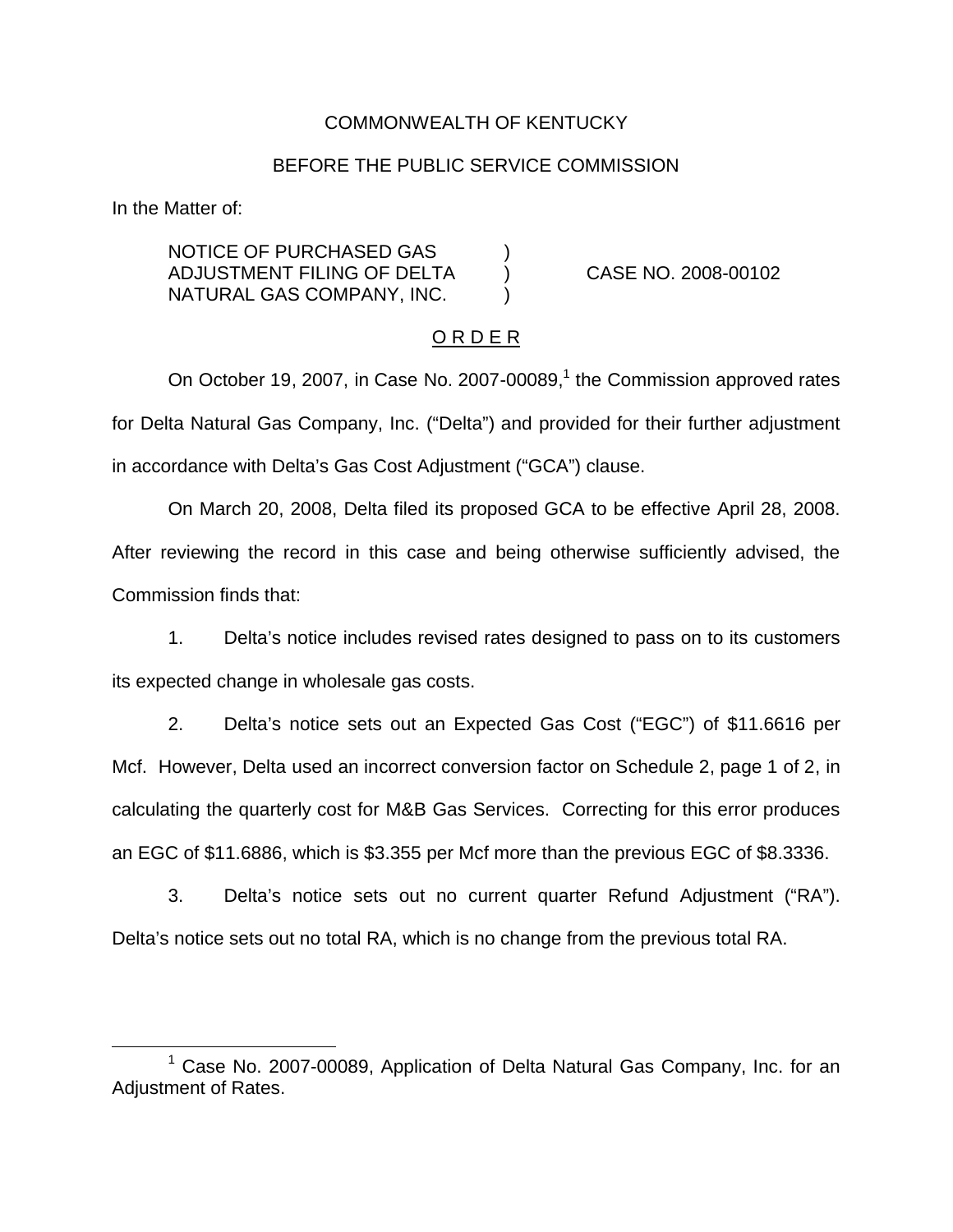4. Delta's notice sets out a current quarter Actual Adjustment ("AA") of \$1.3243 per Mcf. However, Delta used an incorrect EGC for the months of November and December 2007 and January 2008. Correcting for this error produces a current quarter AA of \$1.7213 per Mcf. Delta's total AA is \$2.5581 per Mcf, which is an increase of \$.6571 per Mcf from the previous total AA.

5. Delta's notice sets out a Balance Adjustment ("BA") of \$.0514 per Mcf, which represents a decrease of \$.1534 per Mcf from the previous BA.

6. Delta's GCA is \$14.2981 per Mcf, which is \$3.8587 per Mcf more than the previous GCA of \$10.4394.

7. The rates in the Appendix to this Order are fair, just, and reasonable, and should be approved for final meter readings by Delta on and after April 28, 2008.

IT IS THEREFORE ORDERED that:

1. The rates proposed by Delta are hereby denied.

2. The rates in the Appendix to this Order are approved for final meter readings on and after April 28, 2008.

3. Within 20 days of the date of this Order, Delta shall file with this Commission its revised tariffs setting out the rates authorized herein.

Done at Frankfort, Kentucky, this 14<sup>th</sup> day of April, 2008.

By the Commission

Case No. 2008-00102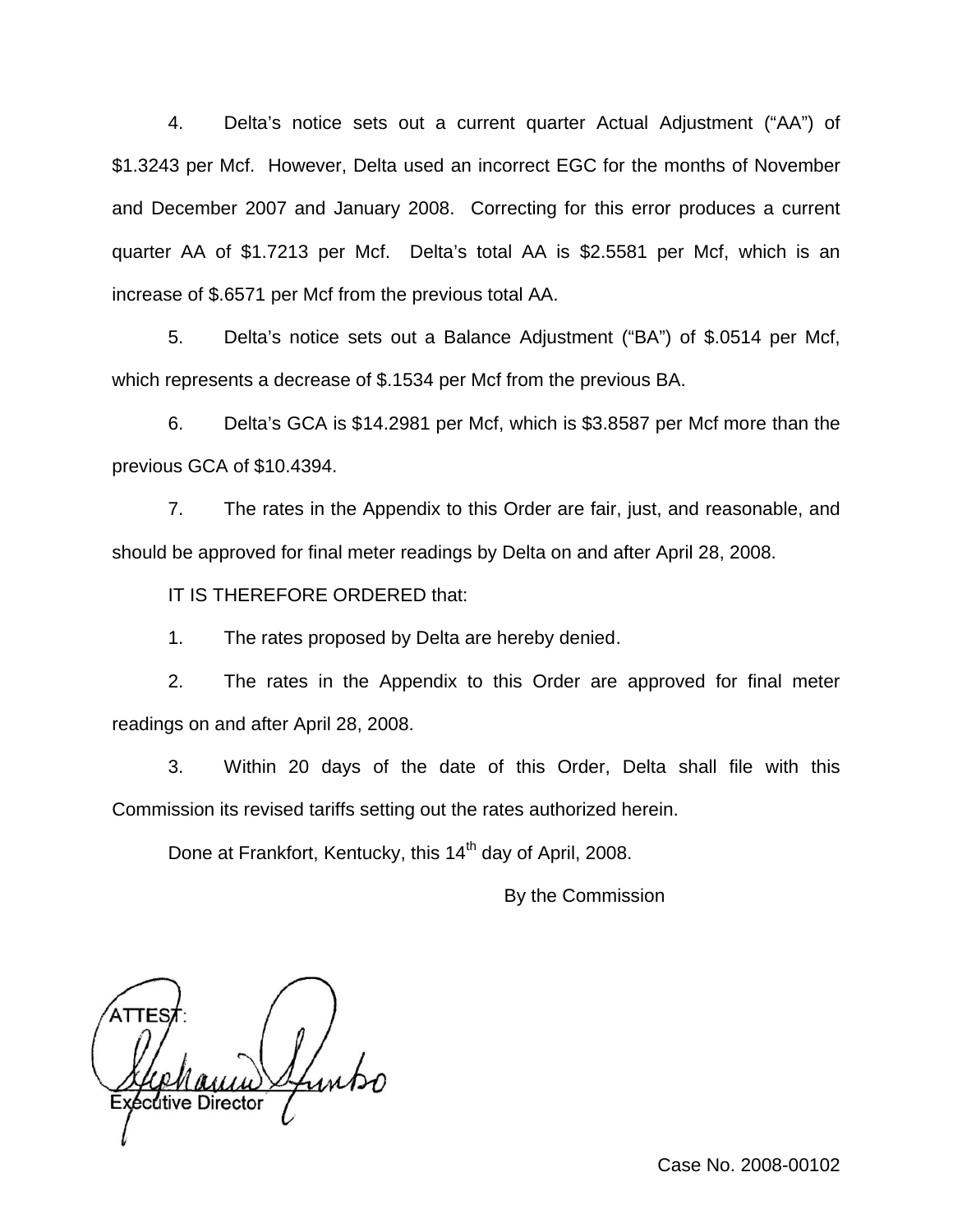# APPENDIX

# APPENDIX TO AN ORDER OF THE KENTUCKY PUBLIC SERVICE COMMISSION IN CASE NO. 2008-00102 DATED APRIL 14, 2008

The following rates and charges are prescribed for the customers in the area served by Delta Natural Gas Company, Inc. All other rates and charges not specifically mentioned herein shall remain the same as those in effect under authority of this Commission prior to the effective date of this Order.

### RATE SCHEDULES

## AVAILABILITY

Available for general use by residential, commercial, and industrial customers.

## RATES

| <b>Base Rate</b><br>plus                           | <b>Gas Cost</b><br>Recovery<br>Rate<br>equals | <b>Total Rate</b>                                |
|----------------------------------------------------|-----------------------------------------------|--------------------------------------------------|
|                                                    |                                               |                                                  |
| 15.50<br>\$<br>\$<br>.4158                         | \$1.4298                                      | \$1.8456                                         |
|                                                    |                                               |                                                  |
| 25.00<br>SS.<br>\$<br>.4158                        | 1.4298                                        | \$1.8456                                         |
|                                                    |                                               |                                                  |
| 100.00<br>\$<br>\$.4158<br>.2509<br>.1713<br>.1313 | \$1.4298<br>1.4298<br>1.4298<br>1.4298        | \$1.8456<br>1.6807<br>1.6011<br>1.5611<br>1.5411 |
|                                                    | .1113                                         | 1.4298                                           |